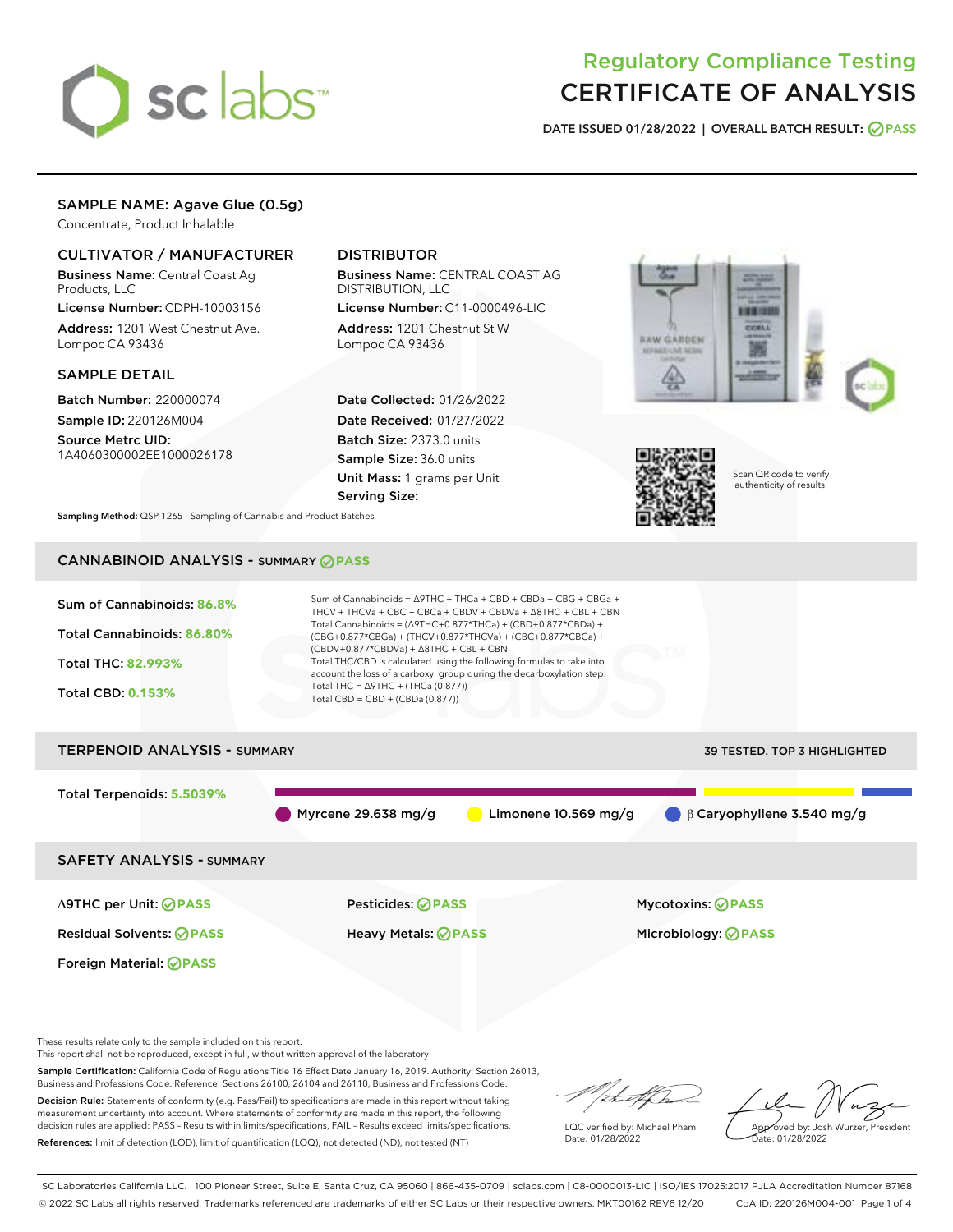



AGAVE GLUE (0.5G) | DATE ISSUED 01/28/2022 | OVERALL BATCH RESULT:  $\bigcirc$  PASS

#### CANNABINOID TEST RESULTS - 01/27/2022 2 PASS

Tested by high-performance liquid chromatography with diode-array detection (HPLC-DAD). **Method:** QSP 1157 - Analysis of Cannabinoids by HPLC-DAD

#### TOTAL CANNABINOIDS: **86.80%**

Total Cannabinoids (Total THC) + (Total CBD) + (Total CBG) + (Total THCV) + (Total CBC) + (Total CBDV) + ∆8THC + CBL + CBN

TOTAL THC: **82.993%** Total THC (∆9THC+0.877\*THCa)

TOTAL CBD: **0.153%**

Total CBD (CBD+0.877\*CBDa)

TOTAL CBG: 2.645% Total CBG (CBG+0.877\*CBGa)

TOTAL THCV: 0.52% Total THCV (THCV+0.877\*THCVa)

TOTAL CBC: ND Total CBC (CBC+0.877\*CBCa)

TOTAL CBDV: ND Total CBDV (CBDV+0.877\*CBDVa)

| <b>COMPOUND</b>  | LOD/LOO<br>(mg/g)          | <b>MEASUREMENT</b><br><b>UNCERTAINTY</b><br>(mg/g) | <b>RESULT</b><br>(mg/g) | <b>RESULT</b><br>(%) |
|------------------|----------------------------|----------------------------------------------------|-------------------------|----------------------|
| <b>A9THC</b>     | 0.06/0.26                  | ±28.550                                            | 829.93                  | 82.993               |
| <b>CBG</b>       | 0.06/0.19                  | ±1.042                                             | 26.45                   | 2.645                |
| <b>THCV</b>      | 0.1/0.2                    | ±0.26                                              | 5.2                     | 0.52                 |
| $\triangle$ 8THC | 0.1/0.4                    | ±0.20                                              | 2.5                     | 0.25                 |
| <b>CBN</b>       | 0.1/0.3                    | ±0.16                                              | 2.4                     | 0.24                 |
| <b>CBD</b>       | 0.07/0.29                  | ±0.071                                             | 1.53                    | 0.153                |
| <b>THCa</b>      | 0.05/0.14                  | N/A                                                | <b>ND</b>               | <b>ND</b>            |
| <b>THCVa</b>     | 0.07/0.20                  | N/A                                                | <b>ND</b>               | <b>ND</b>            |
| <b>CBDa</b>      | 0.02/0.19                  | N/A                                                | <b>ND</b>               | <b>ND</b>            |
| <b>CBDV</b>      | 0.04 / 0.15                | N/A                                                | <b>ND</b>               | <b>ND</b>            |
| <b>CBDVa</b>     | 0.03 / 0.53                | N/A                                                | <b>ND</b>               | <b>ND</b>            |
| <b>CBGa</b>      | 0.1 / 0.2                  | N/A                                                | <b>ND</b>               | <b>ND</b>            |
| <b>CBL</b>       | 0.06 / 0.24                | N/A                                                | <b>ND</b>               | <b>ND</b>            |
| <b>CBC</b>       | 0.2 / 0.5                  | N/A                                                | <b>ND</b>               | <b>ND</b>            |
| <b>CBCa</b>      | 0.07/0.28                  | N/A                                                | <b>ND</b>               | <b>ND</b>            |
|                  | <b>SUM OF CANNABINOIDS</b> |                                                    | 868.0 mg/g              | 86.8%                |

#### **UNIT MASS: 1 grams per Unit**

| ∆9THC per Unit                         | 1100 per-package limit | 829.93 mg/unit | <b>PASS</b> |
|----------------------------------------|------------------------|----------------|-------------|
| <b>Total THC per Unit</b>              |                        | 829.93 mg/unit |             |
| <b>CBD</b> per Unit                    |                        | $1.53$ mg/unit |             |
| <b>Total CBD per Unit</b>              |                        | $1.53$ mg/unit |             |
| <b>Sum of Cannabinoids</b><br>per Unit |                        | 868.0 mg/unit  |             |
| <b>Total Cannabinoids</b><br>per Unit  |                        | 868.0 mg/unit  |             |

### TERPENOID TEST RESULTS - 01/28/2022

Terpene analysis utilizing gas chromatography-flame ionization detection (GC-FID). **Method:** QSP 1192 - Analysis of Terpenoids by GC-FID

| <b>COMPOUND</b>         | LOD/LOQ<br>(mg/g) | <b>MEASUREMENT</b><br><b>UNCERTAINTY</b><br>(mg/g) | <b>RESULT</b><br>(mg/g)                         | <b>RESULT</b><br>(%) |
|-------------------------|-------------------|----------------------------------------------------|-------------------------------------------------|----------------------|
| <b>Myrcene</b>          | 0.008 / 0.025     | ±0.3823                                            | 29.638                                          | 2.9638               |
| Limonene                | 0.005 / 0.016     | ±0.1511                                            | 10.569                                          | 1.0569               |
| $\beta$ Caryophyllene   | 0.004 / 0.012     | ±0.1260                                            | 3.540                                           | 0.3540               |
| Terpinolene             | 0.008 / 0.026     | ±0.0397                                            | 1.938                                           | 0.1938               |
| Linalool                | 0.009 / 0.032     | ±0.0711                                            | 1.871                                           | 0.1871               |
| $\beta$ Pinene          | 0.004 / 0.014     | ±0.0200                                            | 1.741                                           | 0.1741               |
| $\alpha$ Pinene         | 0.005 / 0.017     | ±0.0130                                            | 1.515                                           | 0.1515               |
| Ocimene                 | 0.011 / 0.038     | ±0.0441                                            | 1.373                                           | 0.1373               |
| $\alpha$ Humulene       | 0.009/0.029       | ±0.0292                                            | 0.909                                           | 0.0909               |
| Fenchol                 | 0.010 / 0.034     | ±0.0194                                            | 0.501                                           | 0.0501               |
| <b>Terpineol</b>        | 0.016 / 0.055     | ±0.0196                                            | 0.319                                           | 0.0319               |
| Camphene                | 0.005 / 0.015     | ±0.0024                                            | 0.208                                           | 0.0208               |
| Guaiol                  | 0.009 / 0.030     | ±0.0072                                            | 0.153                                           | 0.0153               |
| Valencene               | 0.009 / 0.030     | ±0.0087                                            | 0.126                                           | 0.0126               |
| trans-ß-Farnesene       | 0.008 / 0.025     | ±0.0043                                            | 0.122                                           | 0.0122               |
| $\alpha$ Phellandrene   | 0.006 / 0.020     | ±0.0013                                            | 0.098                                           | 0.0098               |
| $\alpha$ Bisabolol      | 0.008 / 0.026     | ±0.0048                                            | 0.090                                           | 0.0090               |
| <b>Borneol</b>          | 0.005 / 0.016     | ±0.0032                                            | 0.076                                           | 0.0076               |
| Fenchone                | 0.009 / 0.028     | ±0.0021                                            | 0.071                                           | 0.0071               |
| 3 Carene                | 0.005 / 0.018     | ±0.0010                                            | 0.067                                           | 0.0067               |
| $\alpha$ Terpinene      | 0.005 / 0.017     | ±0.0009                                            | 0.059                                           | 0.0059               |
| $\gamma$ Terpinene      | 0.006 / 0.018     | ±0.0010                                            | 0.055                                           | 0.0055               |
| p-Cymene                | 0.005 / 0.016     | N/A                                                | <loq< th=""><th><loq< th=""></loq<></th></loq<> | <loq< th=""></loq<>  |
| Sabinene Hydrate        | 0.006 / 0.022     | N/A                                                | 100                                             | <loq< th=""></loq<>  |
| Caryophyllene<br>Oxide  | 0.010 / 0.033     | N/A                                                | <loq< th=""><th><loq< th=""></loq<></th></loq<> | <loq< th=""></loq<>  |
| Sabinene                | 0.004 / 0.014     | N/A                                                | <b>ND</b>                                       | ND                   |
| Eucalyptol              | 0.006 / 0.018     | N/A                                                | <b>ND</b>                                       | <b>ND</b>            |
| (-)-Isopulegol          | 0.005 / 0.016     | N/A                                                | <b>ND</b>                                       | ND                   |
| Camphor                 | 0.006 / 0.019     | N/A                                                | <b>ND</b>                                       | ND                   |
| Isoborneol              | 0.004 / 0.012     | N/A                                                | <b>ND</b>                                       | <b>ND</b>            |
| Menthol                 | 0.008 / 0.025     | N/A                                                | ND                                              | ND                   |
| Nerol                   | 0.003 / 0.011     | N/A                                                | <b>ND</b>                                       | ND                   |
| <b>Citronellol</b>      | 0.003 / 0.010     | N/A                                                | <b>ND</b>                                       | ND                   |
| $R-(+)$ -Pulegone       | 0.003 / 0.011     | N/A                                                | ND                                              | ND                   |
| Geraniol                | 0.002 / 0.007     | N/A                                                | ND                                              | ND                   |
| <b>Geranyl Acetate</b>  | 0.004 / 0.014     | N/A                                                | ND                                              | ND                   |
| $\alpha$ Cedrene        | 0.005 / 0.016     | N/A                                                | ND                                              | ND                   |
| Nerolidol               | 0.009 / 0.028     | N/A                                                | ND                                              | ND                   |
| Cedrol                  | 0.008 / 0.027     | N/A                                                | ND                                              | ND                   |
| <b>TOTAL TERPENOIDS</b> |                   |                                                    | 55.039 mg/g                                     | 5.5039%              |

SC Laboratories California LLC. | 100 Pioneer Street, Suite E, Santa Cruz, CA 95060 | 866-435-0709 | sclabs.com | C8-0000013-LIC | ISO/IES 17025:2017 PJLA Accreditation Number 87168 © 2022 SC Labs all rights reserved. Trademarks referenced are trademarks of either SC Labs or their respective owners. MKT00162 REV6 12/20 CoA ID: 220126M004-001 Page 2 of 4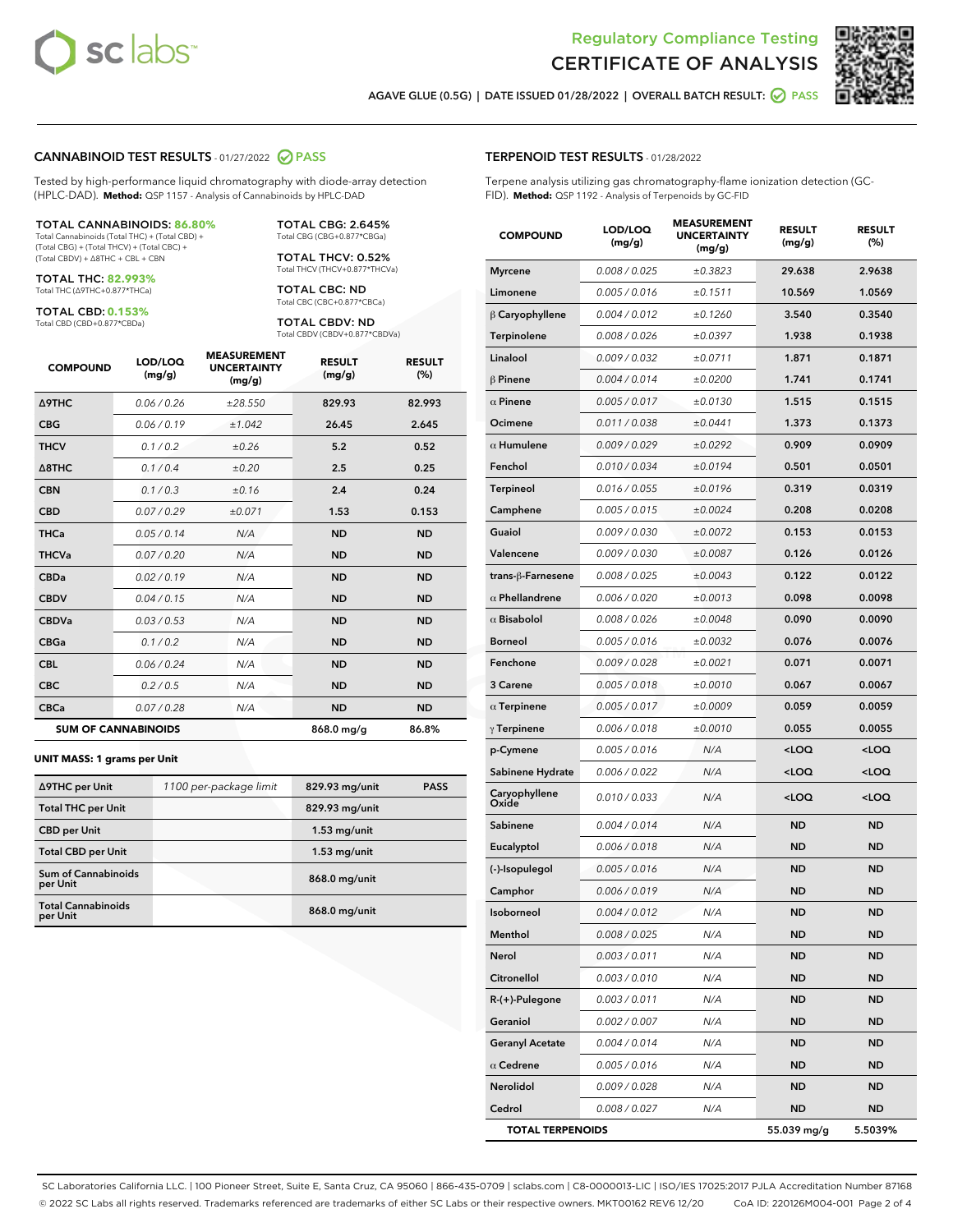



AGAVE GLUE (0.5G) | DATE ISSUED 01/28/2022 | OVERALL BATCH RESULT:  $\bigcirc$  PASS

# CATEGORY 1 PESTICIDE TEST RESULTS - 01/28/2022 2 PASS

Pesticide and plant growth regulator analysis utilizing high-performance liquid chromatography-mass spectrometry (HPLC-MS) or gas chromatography-mass spectrometry (GC-MS). \*GC-MS utilized where indicated. **Method:** QSP 1212 - Analysis of Pesticides and Mycotoxins by LC-MS or QSP 1213 - Analysis of Pesticides by GC-MS

| <b>COMPOUND</b>             | LOD/LOQ<br>$(\mu g/g)$ | <b>ACTION</b><br><b>LIMIT</b><br>$(\mu g/g)$ | <b>MEASUREMENT</b><br><b>UNCERTAINTY</b><br>$(\mu g/g)$ | <b>RESULT</b><br>$(\mu g/g)$ | <b>RESULT</b> |
|-----------------------------|------------------------|----------------------------------------------|---------------------------------------------------------|------------------------------|---------------|
| Aldicarb                    | 0.03/0.08              | $>$ LOD                                      | N/A                                                     | <b>ND</b>                    | <b>PASS</b>   |
| Carbofuran                  | 0.02 / 0.05            | $\ge$ LOD                                    | N/A                                                     | <b>ND</b>                    | <b>PASS</b>   |
| Chlordane*                  | 0.03/0.08              | $>$ LOD                                      | N/A                                                     | <b>ND</b>                    | <b>PASS</b>   |
| Chlorfenapyr*               | 0.03/0.10              | $\ge$ LOD                                    | N/A                                                     | <b>ND</b>                    | <b>PASS</b>   |
| Chlorpyrifos                | 0.02 / 0.06            | $\ge$ LOD                                    | N/A                                                     | <b>ND</b>                    | <b>PASS</b>   |
| Coumaphos                   | 0.02 / 0.07            | $\ge$ LOD                                    | N/A                                                     | <b>ND</b>                    | <b>PASS</b>   |
| Daminozide                  | 0.02 / 0.07            | $\ge$ LOD                                    | N/A                                                     | <b>ND</b>                    | <b>PASS</b>   |
| <b>DDVP</b><br>(Dichlorvos) | 0.03/0.09              | $\ge$ LOD                                    | N/A                                                     | <b>ND</b>                    | <b>PASS</b>   |
| <b>Dimethoate</b>           | 0.03 / 0.08            | $\ge$ LOD                                    | N/A                                                     | <b>ND</b>                    | <b>PASS</b>   |
| Ethoprop(hos)               | 0.03/0.10              | $\ge$ LOD                                    | N/A                                                     | <b>ND</b>                    | <b>PASS</b>   |
| Etofenprox                  | 0.02 / 0.06            | $\ge$ LOD                                    | N/A                                                     | <b>ND</b>                    | <b>PASS</b>   |
| Fenoxycarb                  | 0.03 / 0.08            | $\ge$ LOD                                    | N/A                                                     | <b>ND</b>                    | <b>PASS</b>   |
| Fipronil                    | 0.03/0.08              | $>$ LOD                                      | N/A                                                     | <b>ND</b>                    | <b>PASS</b>   |
| Imazalil                    | 0.02 / 0.06            | $\ge$ LOD                                    | N/A                                                     | <b>ND</b>                    | <b>PASS</b>   |
| <b>Methiocarb</b>           | 0.02 / 0.07            | $\ge$ LOD                                    | N/A                                                     | <b>ND</b>                    | <b>PASS</b>   |
| Methyl<br>parathion         | 0.03/0.10              | $\ge$ LOD                                    | N/A                                                     | <b>ND</b>                    | <b>PASS</b>   |
| <b>Mevinphos</b>            | 0.03/0.09              | $\ge$ LOD                                    | N/A                                                     | <b>ND</b>                    | <b>PASS</b>   |
| Paclobutrazol               | 0.02 / 0.05            | $>$ LOD                                      | N/A                                                     | <b>ND</b>                    | <b>PASS</b>   |
| Propoxur                    | 0.03/0.09              | $\ge$ LOD                                    | N/A                                                     | <b>ND</b>                    | <b>PASS</b>   |
| Spiroxamine                 | 0.03 / 0.08            | $\ge$ LOD                                    | N/A                                                     | <b>ND</b>                    | <b>PASS</b>   |
| Thiacloprid                 | 0.03/0.10              | $\ge$ LOD                                    | N/A                                                     | <b>ND</b>                    | <b>PASS</b>   |

#### CATEGORY 2 PESTICIDE TEST RESULTS - 01/28/2022 2 PASS

| <b>COMPOUND</b>          | LOD/LOO<br>$(\mu g/g)$ | <b>ACTION</b><br>LIMIT<br>$(\mu g/g)$ | <b>MEASUREMENT</b><br><b>UNCERTAINTY</b><br>$(\mu g/g)$ | <b>RESULT</b><br>$(\mu g/g)$ | <b>RESULT</b> |  |
|--------------------------|------------------------|---------------------------------------|---------------------------------------------------------|------------------------------|---------------|--|
| Abamectin                | 0.03/0.10              | 0.1                                   | N/A                                                     | <b>ND</b>                    | <b>PASS</b>   |  |
| Acephate                 | 0.02/0.07              | 0.1                                   | N/A                                                     | <b>ND</b>                    | <b>PASS</b>   |  |
| Acequinocyl              | 0.02/0.07              | 0.1                                   | N/A                                                     | <b>ND</b>                    | <b>PASS</b>   |  |
| Acetamiprid              | 0.02/0.05              | 0.1                                   | N/A                                                     | <b>ND</b>                    | <b>PASS</b>   |  |
| Azoxystrobin             | 0.02/0.07              | 0.1                                   | N/A                                                     | <b>ND</b>                    | <b>PASS</b>   |  |
| <b>Bifenazate</b>        | 0.01 / 0.04            | 0.1                                   | N/A                                                     | <b>ND</b>                    | <b>PASS</b>   |  |
| <b>Bifenthrin</b>        | 0.02/0.05              | 3                                     | N/A                                                     | <b>ND</b>                    | <b>PASS</b>   |  |
| <b>Boscalid</b>          | 0.03/0.09              | 0.1                                   | N/A                                                     | <b>ND</b>                    | <b>PASS</b>   |  |
| Captan                   | 0.19/0.57              | 0.7                                   | N/A                                                     | <b>ND</b>                    | <b>PASS</b>   |  |
| Carbaryl                 | 0.02/0.06              | 0.5                                   | N/A                                                     | <b>ND</b>                    | <b>PASS</b>   |  |
| Chlorantranilip-<br>role | 0.04/0.12              | 10                                    | N/A                                                     | <b>ND</b>                    | <b>PASS</b>   |  |
| Clofentezine             | 0.03/0.09              | 0.1                                   | N/A                                                     | <b>ND</b>                    | <b>PASS</b>   |  |

### CATEGORY 2 PESTICIDE TEST RESULTS - 01/28/2022 continued

| <b>COMPOUND</b>               | LOD/LOQ<br>(µg/g) | <b>ACTION</b><br><b>LIMIT</b><br>$(\mu g/g)$ | <b>MEASUREMENT</b><br><b>UNCERTAINTY</b><br>$(\mu g/g)$ | <b>RESULT</b><br>(µg/g) | <b>RESULT</b> |
|-------------------------------|-------------------|----------------------------------------------|---------------------------------------------------------|-------------------------|---------------|
| Cyfluthrin                    | 0.12 / 0.38       | $\overline{c}$                               | N/A                                                     | <b>ND</b>               | <b>PASS</b>   |
| Cypermethrin                  | 0.11 / 0.32       | 1                                            | N/A                                                     | ND                      | <b>PASS</b>   |
| <b>Diazinon</b>               | 0.02 / 0.05       | 0.1                                          | N/A                                                     | ND                      | <b>PASS</b>   |
| Dimethomorph                  | 0.03 / 0.09       | 2                                            | N/A                                                     | ND                      | <b>PASS</b>   |
| Etoxazole                     | 0.02 / 0.06       | 0.1                                          | N/A                                                     | ND                      | <b>PASS</b>   |
| Fenhexamid                    | 0.03 / 0.09       | 0.1                                          | N/A                                                     | <b>ND</b>               | <b>PASS</b>   |
| Fenpyroximate                 | 0.02 / 0.06       | 0.1                                          | N/A                                                     | <b>ND</b>               | <b>PASS</b>   |
| Flonicamid                    | 0.03 / 0.10       | 0.1                                          | N/A                                                     | ND                      | <b>PASS</b>   |
| Fludioxonil                   | 0.03 / 0.10       | 0.1                                          | N/A                                                     | <b>ND</b>               | <b>PASS</b>   |
| Hexythiazox                   | 0.02 / 0.07       | 0.1                                          | N/A                                                     | <b>ND</b>               | <b>PASS</b>   |
| Imidacloprid                  | 0.04 / 0.11       | 5                                            | N/A                                                     | <b>ND</b>               | <b>PASS</b>   |
| Kresoxim-methyl               | 0.02 / 0.07       | 0.1                                          | N/A                                                     | <b>ND</b>               | <b>PASS</b>   |
| <b>Malathion</b>              | 0.03 / 0.09       | 0.5                                          | N/A                                                     | <b>ND</b>               | <b>PASS</b>   |
| Metalaxyl                     | 0.02 / 0.07       | $\overline{c}$                               | N/A                                                     | ND                      | <b>PASS</b>   |
| Methomyl                      | 0.03 / 0.10       | 1                                            | N/A                                                     | <b>ND</b>               | <b>PASS</b>   |
| Myclobutanil                  | 0.03 / 0.09       | 0.1                                          | N/A                                                     | <b>ND</b>               | <b>PASS</b>   |
| Naled                         | 0.02 / 0.07       | 0.1                                          | N/A                                                     | ND                      | <b>PASS</b>   |
| Oxamyl                        | 0.04 / 0.11       | 0.5                                          | N/A                                                     | ND                      | <b>PASS</b>   |
| Pentachloronitro-<br>benzene* | 0.03 / 0.09       | 0.1                                          | N/A                                                     | ND                      | <b>PASS</b>   |
| Permethrin                    | 0.04 / 0.12       | 0.5                                          | N/A                                                     | <b>ND</b>               | <b>PASS</b>   |
| Phosmet                       | 0.03 / 0.10       | 0.1                                          | N/A                                                     | <b>ND</b>               | <b>PASS</b>   |
| Piperonylbu-<br>toxide        | 0.02 / 0.07       | 3                                            | N/A                                                     | <b>ND</b>               | <b>PASS</b>   |
| Prallethrin                   | 0.03 / 0.08       | 0.1                                          | N/A                                                     | <b>ND</b>               | <b>PASS</b>   |
| Propiconazole                 | 0.02 / 0.07       | 0.1                                          | N/A                                                     | ND                      | <b>PASS</b>   |
| Pyrethrins                    | 0.04 / 0.12       | 0.5                                          | N/A                                                     | ND                      | <b>PASS</b>   |
| Pyridaben                     | 0.02 / 0.07       | 0.1                                          | N/A                                                     | ND                      | <b>PASS</b>   |
| Spinetoram                    | 0.02 / 0.07       | 0.1                                          | N/A                                                     | ND                      | <b>PASS</b>   |
| Spinosad                      | 0.02 / 0.07       | 0.1                                          | N/A                                                     | ND                      | <b>PASS</b>   |
| Spiromesifen                  | 0.02 / 0.05       | 0.1                                          | N/A                                                     | <b>ND</b>               | <b>PASS</b>   |
| Spirotetramat                 | 0.02 / 0.06       | 0.1                                          | N/A                                                     | ND                      | <b>PASS</b>   |
| Tebuconazole                  | 0.02 / 0.07       | 0.1                                          | N/A                                                     | ND                      | <b>PASS</b>   |
| Thiamethoxam                  | 0.03 / 0.10       | 5                                            | N/A                                                     | <b>ND</b>               | <b>PASS</b>   |
| Trifloxystrobin               | 0.03 / 0.08       | 0.1                                          | N/A                                                     | <b>ND</b>               | <b>PASS</b>   |

SC Laboratories California LLC. | 100 Pioneer Street, Suite E, Santa Cruz, CA 95060 | 866-435-0709 | sclabs.com | C8-0000013-LIC | ISO/IES 17025:2017 PJLA Accreditation Number 87168 © 2022 SC Labs all rights reserved. Trademarks referenced are trademarks of either SC Labs or their respective owners. MKT00162 REV6 12/20 CoA ID: 220126M004-001 Page 3 of 4